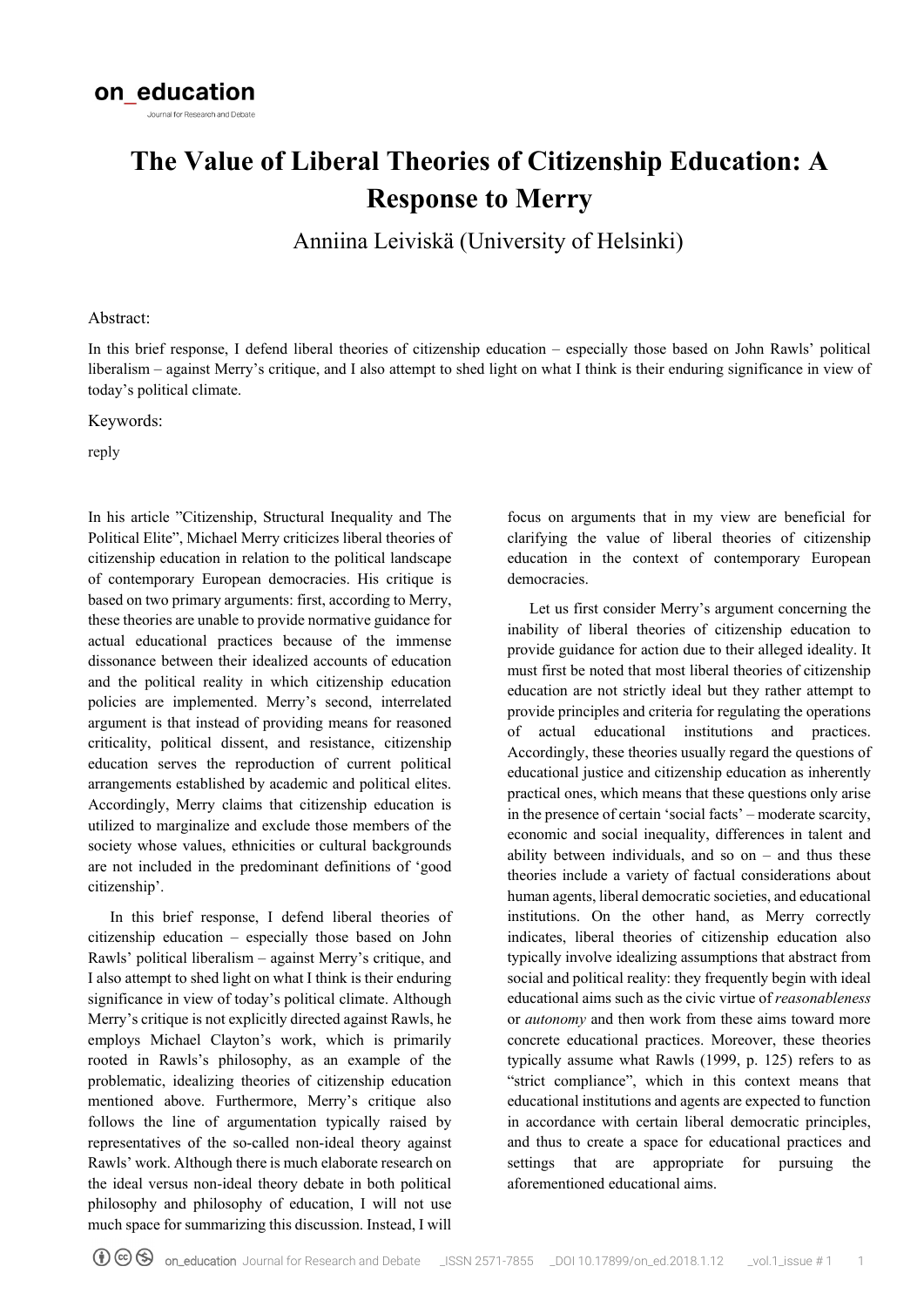Merry is correct in arguing that by making idealizing assumptions liberal theories of citizenship education reduce the possibilities of their direct applicability to actual educational institutions and practices. Consequently, these theories – at least to a certain extent – jeopardize their effectiveness. Hence, the important question is why theories of citizenship education should start from idealizations in the first place? Elizabeth Edenberg (2018) partially responds to this question in her contribution to the first issue of *On Education*: criticizing current practices as unjust, oppressive or exclusive relies either explicitly or implicitly on some normative ideal, and thus a clear articulation of this ideal is important for justifying the critique of actual educational institutions and practices. Furthermore, even if we did not need an exact view of an ideally just educational system, as Harry Brighouse (2015) indicates, we still need a measure to compare the quality of different states of affairs, just as we need a notion of height to compare the relative height of mountains. Accordingly, we cannot really recognize educational injustices or suggest reforms to correct them unless we have some kind of a standard of justice for assessing prevailing institutions and practices. Theories in political philosophy (such as Rawls' *justice as fairness* and his *political liberalism*) represent attempts to justify these standards and, in my view, philosophers of education need these theories for constructing and legitimizing their views on educational justice and political education.

In fact, Merry's critique is not primarily directed to the attempt to construct educational ideals *per se.* Instead, its main target is the assumed *compliance* of actual educational institutions and agents to these ideals. As indicated above, Merry argues that citizenship education, as it is carried out in contemporary European societies, does not operate in accordance with liberal democratic values and principles but it rather serves to reproduce the current political arrangements by cultivating dispositions required for obeying existing laws and social norms. But should partial (or non-)compliance of actual educational institutions and practices to liberal democratic principles result in surrendering the assumption of full compliance altogether? Merry himself admits that empirical states of affairs do not exclude possibilities of normative argument. It also seems to me that in the attempt to find the fair way of arranging educational institutions and practices, our theorizing should not in the first instance be affected by thoughts of agents and institutions *not* being able to act according to what justice demands. As Laura Valentini (2009) and Jacob Levy (2016) point out, if motivational and behavioral deficiencies of agents were taken into account from the start in the elaboration of a normative theory, the whole endeavor would be plagued with indeterminacy, and such theory might also result in lacking the necessary critical distance to assess the prevailing political and institutional arrangements. Justice demands analysis in terms of full compliance, even if partial or noncompliance of actors and institutions is taken into consideration later (Levy, 2016).

While the arguments above might already count as sufficient reasons for sustaining idealization as a part of educational theorizing, in the context of contemporary theories of citizenship education, *pluralism* and the issue of legitimacy of political use of power that arises with it provides one more highly important reason. As Rawls (2005) explains in *Political Liberalism*, in political philosophy idealization or abstraction is not conducted just for the sake of it but we rather turn to idealization and philosophical justification when our shared political understandings are broken down and we face severe conflicts in values. Political philosophy thus attempts to look beyond differences and outline principles that we *all*  can share and, indeed, *should* share simply because sufficient compliance to these principles is a precondition for the ability to sustain a stable and just constitutional democracy over time. Ironically, it is thus precisely through idealization that political liberalism and the associated theories of citizenship education aim to prevent the organization of democratic institutions and practices in a manner that only serves the interests of one particular social class or political group. In other words, through idealization, political liberalism strives for impartiality and seeks to ensure that the interests and rights of all citizens are served equally. In this sense, it is somewhat paradoxical that the critics of liberal theories of citizenship education, Merry included, associate idealization with unjust social and political exclusion. Evidently, sustaining a just and stable constitutional democracy over time requires that there are certain limits to democratic participation which cannot be surpassed without jeopardizing such fundamental democratic values as equality, liberty, and inclusion. For instance, fundamentalisms of different kinds cannot be unproblematically included in the democratic regime because their inclusion would potentially result in the gradual erosion of the aforementioned democratic core values. "There can be no inclusion without exclusion", as Habermas (2006, p. 197) points out.

This takes us to Merry's second argument, which bears a certain resemblance to that represented by Charles Mills (2005) in his famous article "Ideal Theory as Ideology". The most important message of Mill's article could perhaps be summarized as follows: the depiction of ideal theory as an idealized abstraction from real states of affairs – real democratic processes, real institutional settings, and so forth – makes it difficult to identify those processes and states of affairs as sources of injustice. For instance, when political theory such as Rawls' political liberalism draws principles of justice from the existing political culture and presents them in an idealized form as 'rational' or 'moral', it serves to legitimize – or so the argument goes – the existing institutions and thus it conceals their participation in creating and sustaining injustice. The problem for Mills,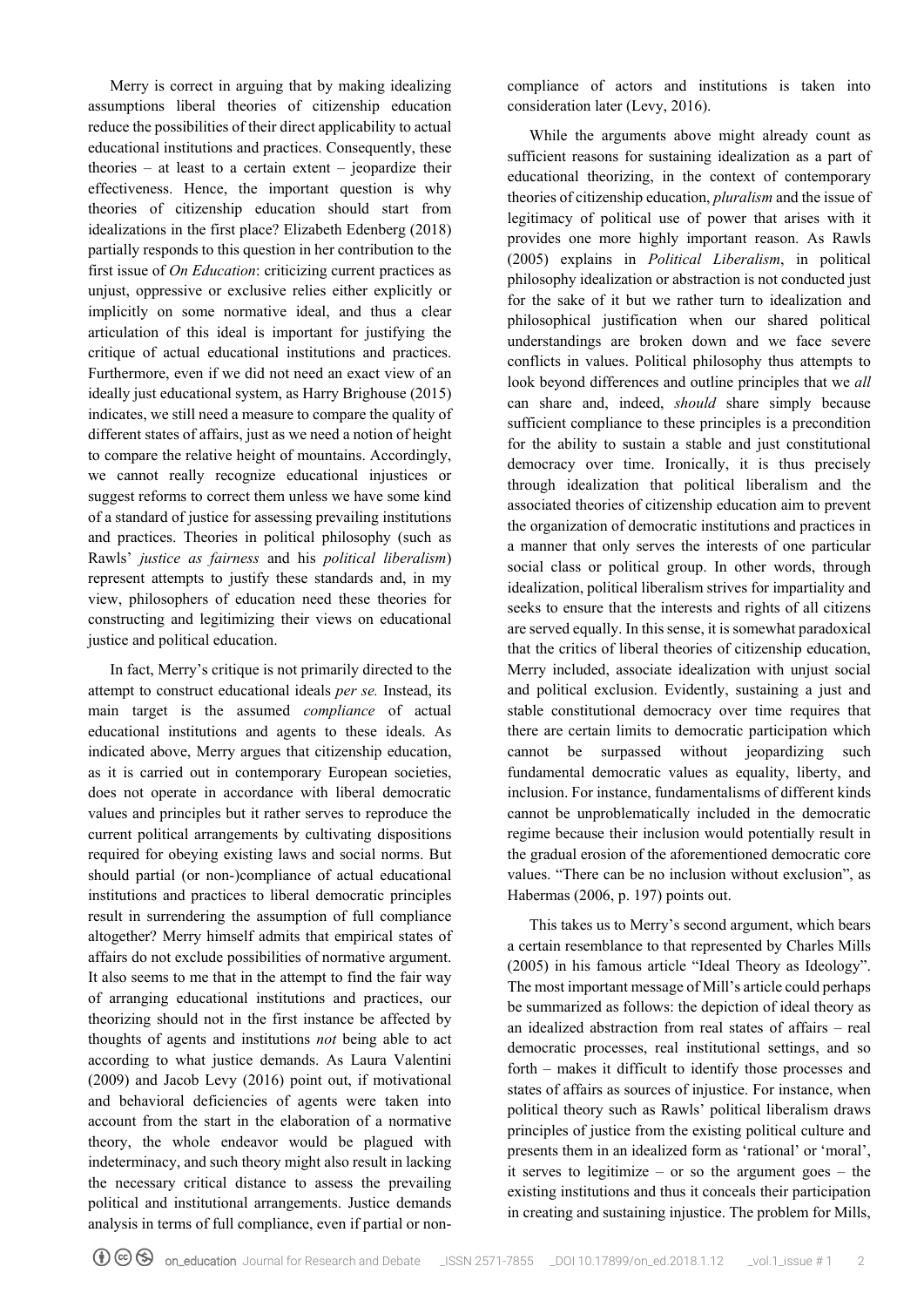and also for many representatives of the so-called radical theory of democracy such as Chantal Mouffe and Jacques Rancière, is that ideal theory masks as 'rational' values and principles that actually result from effective use of political power.

Let us consider this argument from the point of view of the principle of *reasonableness*, which in Rawls' political liberalism sets the limits for democratic participation, and which is also one of the primary aims of citizenship education in the Rawlsian framework. For Rawls the primary feature of reasonableness is *reciprocity*, which refers to citizens' willingness to propose standards and rules of fair co-operation which they believe all other reasonable citizens as free and equal could accept and abide by. Consequently, reasonable citizens and doctrines will also accept the constitutional democratic regime and its companion idea of legitimate law (Rawls, 2005). Moreover, reasonableness requires *tolerance* in the form of "burdens of judgment" (Rawls, 2005, p. 54) which means, simply put, that reasonable citizens acknowledge that complex questions of the good life can be resolved in many, equally plausible ways from the perspective of different comprehensive doctrines. Accordingly, citizens recognize the right of other citizens to organize their life according to whichever reasonable doctrine they choose. Rawls believes that reasonableness (and the attendant political idea of constitutional neutrality) is a necessary criterion for legitimate use of political power in liberal democracies consisting of a plurality of different but irreconcilable comprehensive doctrines, because without such criterion political power might be used in ways that jeopardizes the basic rights and liberties of some citizens. The purpose of the principle of reasonableness is thus to protect the rights and liberties of *all* citizens and to prevent oppressive use of political power in societies where the fact of pluralism prevails.

If we consider reasonableness from the perspective of Merry's and Mills' arguments, the claim would be that this principle cannot be viewed as a rational criterion for democratic participation. Rather, in reality, it is something established and upheld by academic and political elites and thus it serves to secure the realization of their interests. Accordingly, the principle is utilized to oppress or exclude those members of the society who are not included in this particular definition of rationality and the ideal of citizenship associated with it. Evidently, all normative principles can be twisted and turned in political practices in such ways that they end up serving ideological aims – the history of humanity is full of examples of this. However, in the case of reasonableness, to utilize it in an oppressive or exclusive manner would evidently negate the whole content and purpose of the principle as its very function is to ensure that political power is *not* used in such ways. The Rawlsian principle only excludes those having "the zeal to embody the whole truth in politics" (Rawls, 2005, p. 442)

as such "zeal" is incompatible with the fact of pluralism as well as the right of other citizens to live as they choose (within the limits of reasonableness). Thus, as Victoria Costa (2011) points out, Rawlsian reasonableness is evidently harmful to anti-democratic, intolerant and dogmatic doctrines but this should not be seen as something to be criticized but rather something in favour of the proposal. In fact, Rawlsian reasonableness is the very principle that can be utilized to criticize and condemn such exclusive, discriminatory, and racist political views and practices that Merry himself opposes in his essay. Most importantly, to give up the principle of reasonableness in democratic politics would mean making way to dogmatic, intolerant, and fundamentalist views the rise of which we are already witnessing in many European countries.

It can of course also be argued that the principle of reasonableness is so unrealistic that all attempts to apply it in actual democratic or educational practices are destined to fail, and thus the principle is simply futile. However, such argument disregards important aspects of the social and political reality in which we live because this reality, in my view, is not as deeply unreasonable as Merry's essay implies. I agree with Rupert Wegerif (2018) that some contemporary theories of citizenship education express a certain obliviousness for the work that has been done by democratic educators, politicians, policy makers and political activists to achieve where we are now. Ultimately, it is a grand achievement and a result of a long political struggle that many European societies today can be regarded as relatively stable liberal democracies where basic human rights and liberties are protected by constitution and law. And, at the same time, it is important to acknowledge that constitutional democracies of the kind we have now are historical peculiarities. As Wegerif (2018) illuminatingly cites John Gray, the assumption that everyone secretly wants freedom and equality is not well supported by the facts of human history, and thus such democratic values as equality, liberty, tolerance, and reciprocity – granted that there is still much work to be done in order to realize these values even in the most stable and relatively just democratic societies – are values to be fostered, cherished, and protected. Indeed, as Wegerif (2018) further indicates, to perceive every established political order as a 'police state' and every challenge to this order as a plea for democracy and equality is just as onesided and destructive as seeing the prevailing political order as fully just. Moreover, it is important to remember that it is precisely the view of the established political order as 'corrupted' and 'elitist' that right-wing populist parties have utilized to gain electoral support in many European countries, and it is this view that they have also used to justify their attempts to bring into democratic politics such discriminatory and racist views and demands that fail to meet the criterion of reasonableness and the virtues of reciprocity and tolerance inherent in it.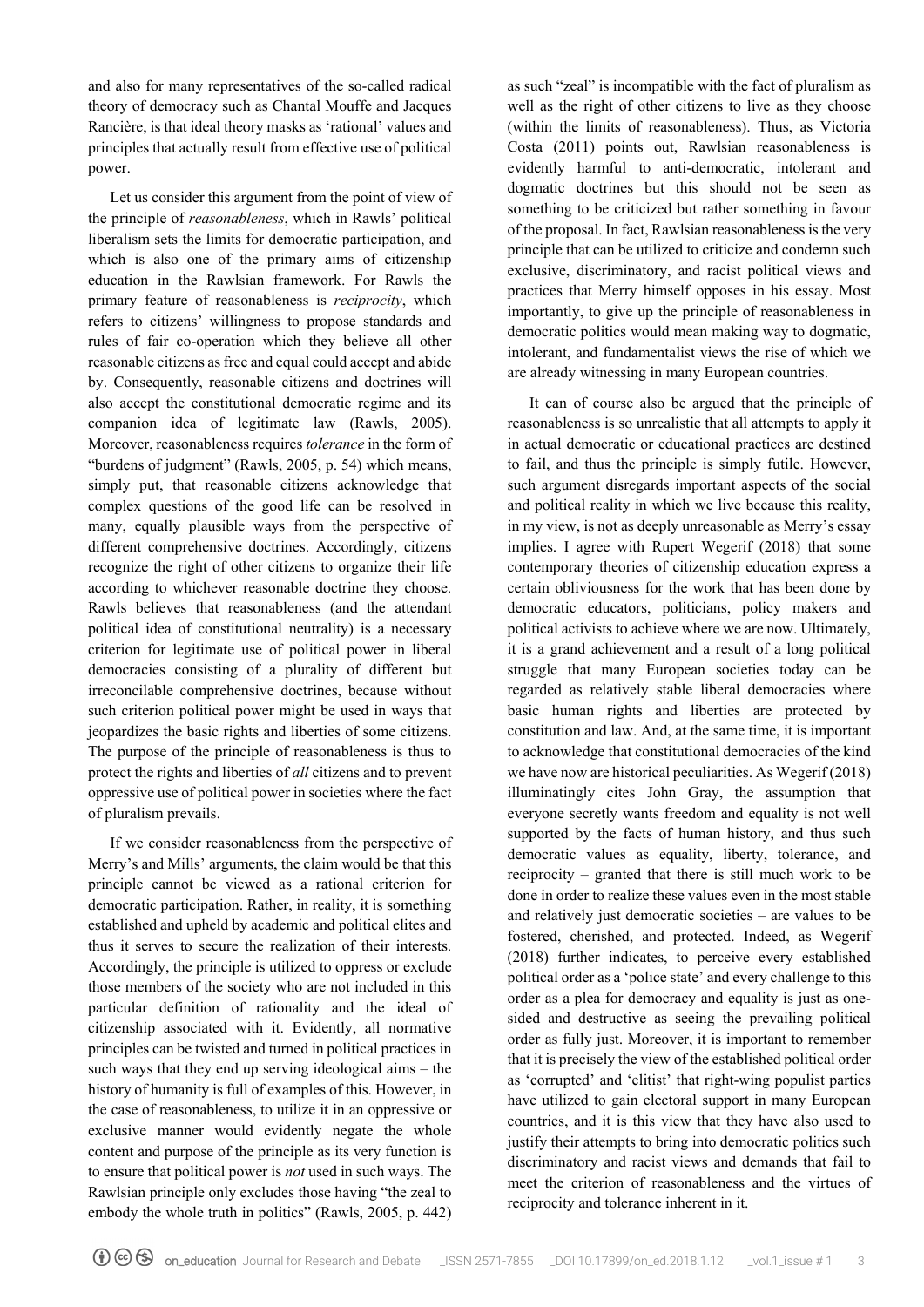Evidently, I am not denying that the prevailing political order and democratic institutions in contemporary liberal democracies in many ways also sustain and help to reproduce practices that create inequality and injustice. But despite of their obvious limitations and faults, these institutions are also designed and utilized to protect basic human rights and liberties in ways that prevent the most severe forms of injustice from taking place. Hence, the fact that Merry largely ignores in his essay is that these rights and liberties exist – even if they only exist partially and imperfectly – in liberal democracies primarily *because of*  constitution, legislation and democratic institutions, and not in spite of them. Hence, what I see as the enduring task of political philosophy and philosophy of education is the immanent assessment, critique, and development of democratic institutions and practices, which aims at helping them to meet what justice demands.

Moreover, it must also be pointed out that citizenship education that is based on liberal democratic theories such as Rawls' political liberalism by no means only encourages obedience to existing laws and political arrangements. On the contrary, citizenship education that takes the message of Rawls' theories seriously should cultivate students' awareness of the importance of distinguishing between what is right and what is currently recognized by law. Accordingly, it should introduce to students relevant historical examples of how different laws have been protested against, how some laws have been demonstrated as illegitimate and repealed and how new laws promoting equality and justice among citizens have been introduced and established. Rawlsian citizenship education should also involve discussions on the legitimacy of civil disobedience and conscientious objection – that is, it should address issues and questions (which Rawls also discusses in great detail in his *Theory of Justice*) such as 'in what circumstances can civil disobedience be regarded as legitimate', 'is violent civil disobedience ever justifiable', and 'when conscientious objection might be acceptable'. Moreover, Rawlsian citizenship education should also incorporate relevant knowledge of non-governmental organizations and citizens' initiatives as important channels of political participation and influencing. As Rawls sees liberal democracies as self-correcting political arrangements that renew themselves and regain their legitimacy through public reasoning, citizenship education taking after Rawls should not rest content with teaching students to conform to the existing political order. Instead, it should provide students with the ability to participate in such public deliberation in which the legitimacy of laws and prevailing political institutions is continuously reassessed.

Hence, the primary value of liberal theories of citizenship education in the light of the political reality of contemporary European democracies is, first, that they outline and justify normative educational ideals, such as

Rawlsian reasonableness and fair equality of opportunity, without which we could not recognize or justifiably criticize the injustices that Merry describes in his contribution. After all, if European democracies are utilizing citizenship education to marginalize and stigmatize students with immigrant backgrounds, these societies are miserably failing what is demanded of them by the aforementioned principles. Secondly, to me it seems important that in these theories no strict opposition exists between the prevailing political institutions and arrangements and the political struggles for democracy, equality and justice. Accordingly, questions of equality and justice are seen as issues that can be addressed and perhaps even resolved within state-run educational systems, institutions, and practices. It would be a mistake to regard political or citizenship education as something that can only be fruitfully carried out outside the formal educational system; this would mean pushing the struggle for equality and justice to the margins of the society. To refer to Wegerif's (2018) insightful contribution once more, significant social and political change takes time, and therefore drawing the conclusion that fostering civic virtues is futile from the fact that these virtues are not immediately realized in the society means denying the possibility that citizenship education might have a more indirect impact the results of which will only materialize later.

I agree with Merry, however, that many liberal theories of citizenship education deserve to be criticized for being insufficient as far as the dimension of non-ideal theorizing is concerned. Namely, many of these theories tend to focus too much on the justification of educational principles and ideals while neglecting reflection on the concrete practices through which these principles and ideals are implemented in actual educational institutions. I thus side with Merry on the view that liberal theories of citizenship education should strive to take more extensively into account the different forms of structural injustice that prevent the proper implementation and realization of liberal democratic principles in educational institutions. It is evident that if the whole educational system is designed in a way that effectively prevents students with, for instance, immigrant and lower-class backgrounds from entering higher education or pursuing certain valued positions in the society, a broader educational reform might be required before citizenship education carried out within this system can have any real social or political impact.

I also share Merry's view that schools can only do so much – for instance, many recent studies indicate that such phenomena as the rise of anti-democratic attitudes, the increasing electoral support for right-wing populist parties, and general distrust in the workings of democracy are associated with citizens' experiences of economic and social insecurity brought forth by significant changes in the arrangements between the economy and society in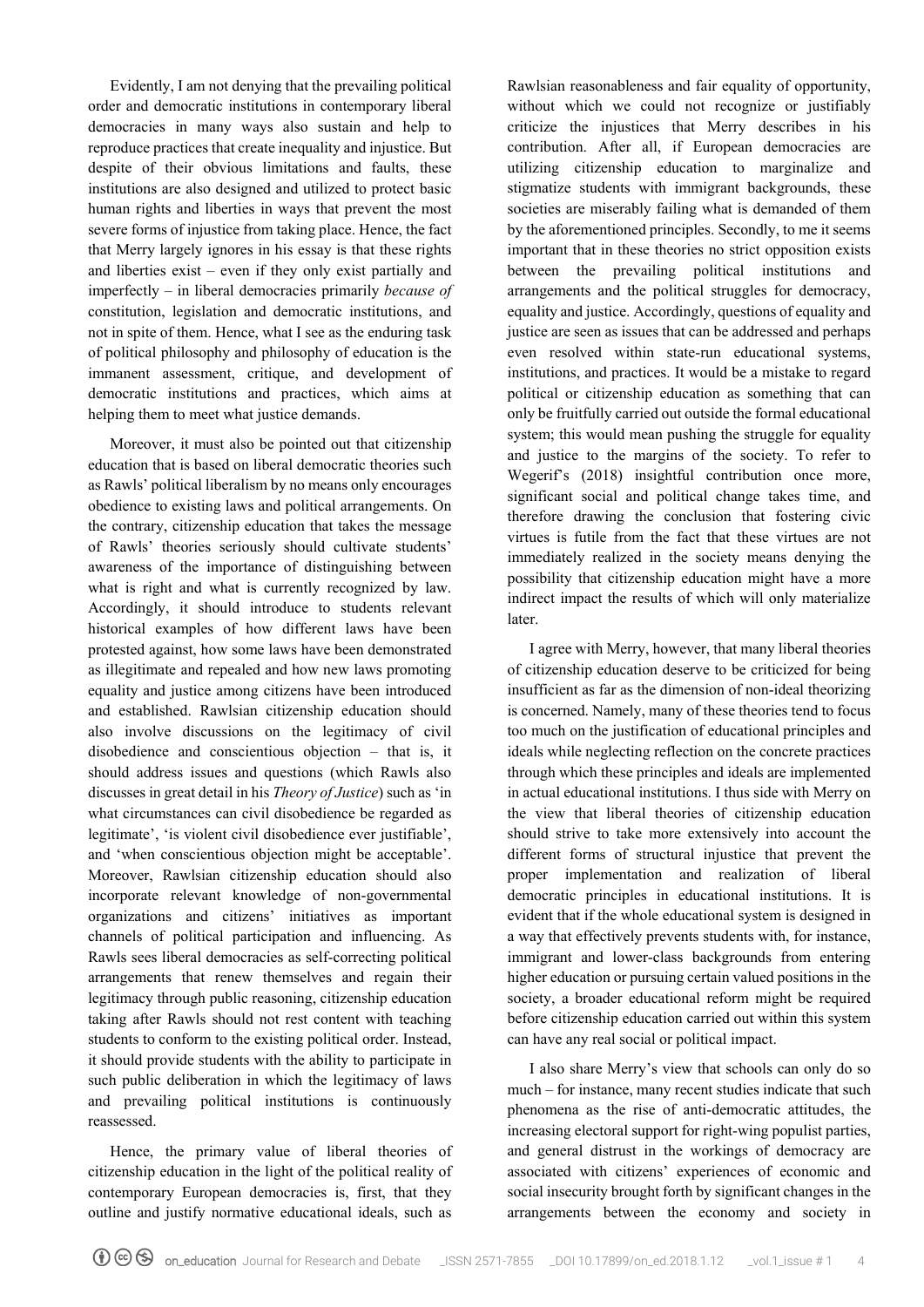European democracies after the so-called 'Eurocrisis' (see Salmela & von Scheve, 2017). Moreover, these political tendencies have been further fueled by the recent massmigration and its social and political repercussions. Considering these findings, it would be naïve to think that fostering rational deliberation, reasoned dissent, tolerance, and mutual respect in schools alone would be enough to respond to the current 'crisis of democracy'. The international phenomena related to global economy, military conflicts, and so forth are difficult to predict, not to mention influence or control on a national level, and it thus seems evident that rehabilitating the European democratic culture requires more than local educational reforms.

However, I cannot endorse Merry's pessimism to the full extent, especially when it comes to the possibilities of state-run educational institutions to foster democratic citizenship, reduce social injustice, and promote equality among citizens. While state-run educational institutions

evidently cannot be the only agents to carry out significant social and political change, Finland is a good example of a country where a state-run comprehensive school system has historically been one of the key institutions in enabling upward social mobility and increasing social and economic equality among citizens. Evidently the undesirable social and political phenomena that Merry associates with the state-run school system are now also starting to appear in Finland but to me the appropriate way to respond to these problems is not to hand over political or citizenship education to non-governmental organizations. At least from a Finnish perspective, Merry constructs a somewhat artificial juxtaposition between state-run educational institutions and informal or non-governmental forms of political education. Also, in the context of liberal (and deliberative) theories of democracy, both governmental and non-governmental organizations belong to the same public political culture, and thus they both should take responsibility for educating future citizens.

#### References

- Brighouse, H. (2015). Nonideal theorizing in education. *Educational Theory*, *65*(2), 215–231. <https://doi.org/10.1111/edth.12108>
- Costa, V. (2011). *Rawls, citizenship, and education.* Routledge.
- Edenberg, E. (2018). Cultivating reasonableness in future citizens. *On Education. Journal for Research and Debate*, *1*(1). [https://doi.org/10.17899/on\\_ed.2018.1.8](https://doi.org/10.17899/on_ed.2018.1.8)
- Habermas, J. (2006). Religious tolerance: The pacemaker for cultural rights. In L. Thomassen (Ed.) *The Derrida-Habermas Reader* (pp. 195–207). Edinburgh University Press.
- Levy, J. (2016). There is no such thing as ideal theory. *Social Philosophy & Policy*, *33*(1–2), 312–333.
- Mills, C. (2005). Ideal theory as ideology. *Hypatia*, *20*(3), 165–183.
- Rawls, J. (1999). *A theory of justice. Revised edition*. The Belknap Press of Harvard University Press.
- Rawls, J. (2005). *Political liberalism. Expanded edition.* Columbia University Press.
- Salmela, M., & von Scheve, C. (2017). Emotional roots of right-wing political populism. *Social Science Information*, *56*(4), 567–595.<https://doi.org/10.1177/0539018417734419>
- Valentini, L. (2009). On the apparent paradox of ideal theory. *Journal of Political Philosophy*, *17*(3), 332–355. <https://doi.org/10.1111/j.1467-9760.2008.00317.x>
- Wegerif, R. (2018). New technology and the apparent failure of democracy: An educational response. *On Education. Journal for Research and Debate, 1*(1). [https://doi.org/10.17899/on\\_ed.2018.1.7](https://doi.org/10.17899/on_ed.2018.1.7)

## Recommended Citation

Leiviskä, A. (2018). The value of liberal theories of citizenship education: A response to Merry. *On Education. Journal for Research and Debate, 1*(1). [https://doi.org/10.17899/on\\_ed.2018.1.12](https://doi.org/10.17899/on_ed.2018.1.12)

#### About the Author

PhD Anniina Leiviskä works as a postdoctoral researcher at the University of Helsinki, Faculty of Educational Sciences in Finland. Her major areas of research are theories of democracy and citizenship education. She is particularly interested in the topics of political legitimacy, educational justice, and inclusion and participation in the context of political education and